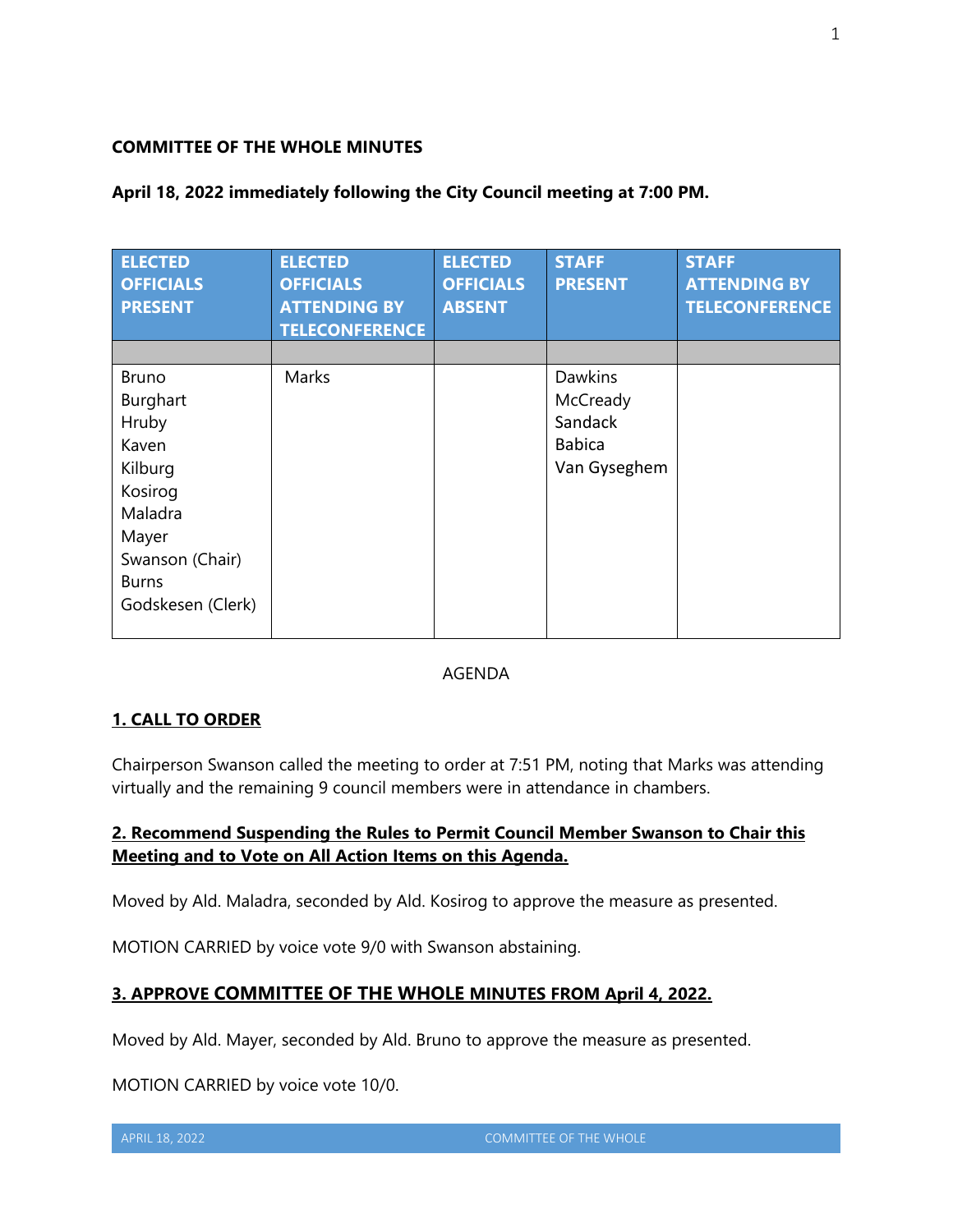### **4. Items of Business**

# **a. Consider Draft Resolution Authorizing the Purchase of an Altec AT41M Telescopic Aerial Device from Altec Industries through Sourcewell Contract 012418-ALT at an Estimated Cost of \$253,750.**

Moved by Ald. Burghart, seconded by Ald. Maladra to approve the measure as presented.

Ald. Mayer asked what protections the city has if it wants to get out of the contract, given the long lead-time to delivery. Director Babica responded that the city does not need to make a down payment until the truck actually goes into production. Once that begins, there would be fees the city would need to pay to cancel. There being no further questions or comments:

MOTION CARRIED by voice vote 10/0.

# **b. Consider Draft Resolution Waiving Competitive Bidding and Authorizing Execution of an Agreement with Dahme Mechanical for Wastewater Treatment Plant Digester Repairs in an Amount Not-to-Exceed \$43,422.50.**

Moved by Ald. Burghart, seconded by Ald. Mayer to approve the measure as presented.

Ald. Bruno asked for a description of what the equipment does, and why competitive bidding was waived to procure the necessary repair service.

Superintendent Van Gyseghem described the purpose of the of the digester, and how the component to be repaired works in this operation. Regarding the waiver of competitive bidding, Van Gyseghem felt it would not be in the city's best interests to put out a proposal for bids, because Dahme Mechanical has done a lot of work on the wastewater plant, are very experienced and technical and it is his recommendation that the city continue to use them for this repair to avoid possible problems in the future. There being no further questions or comments:

MOTION CARRIED by voice vote 10/0.

### **c. Consider Draft Resolution Waiving Competitive Bidding and Authorizing an Agreement with Layne, Aurora, IL for Well No. 13 Component Repairs at a Cost Not-to-Exceed \$28,500.00.**

Moved by Ald. Kosirog, seconded by Ald. Mayer to approve the measure as presented.

Adm. Dawkins described the repairs needed, but noted that a pump housing that was no longer needed in the past had been kept for future use, and although it needed some repair, this will save the city nearly \$100,000 as opposed to replacing everything.